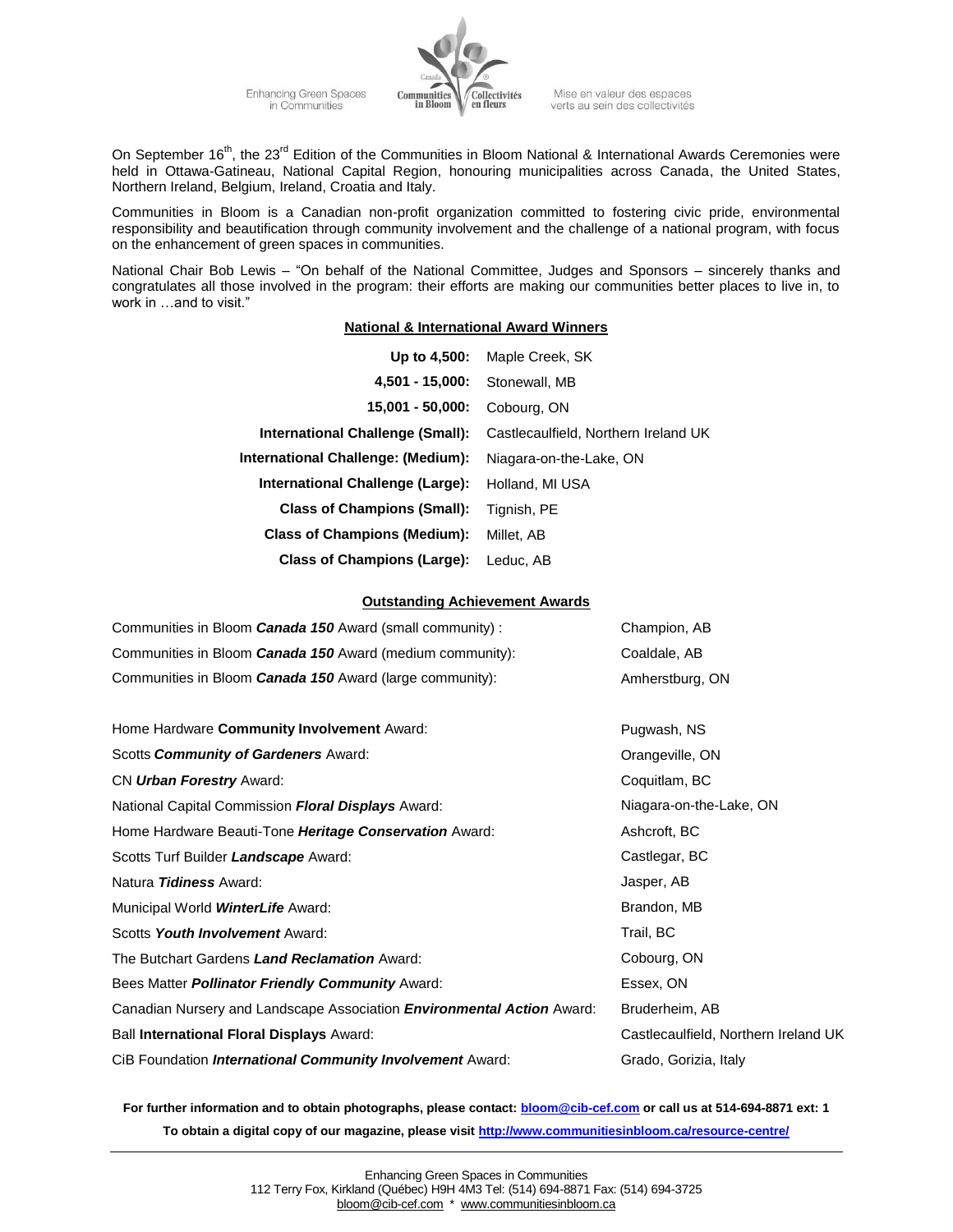**Enhancing Green Spaces** in Communities



## **Up to 4,500**

**4,501 – 15,000**

**Town of Stonewall, MB** Town of Bay Roberts, NL Municipality of South Huron, ON 5 Blooms Exeter Parkette Town of Whitecourt, AB 5 Blooms Rotary Park

**15,001 to 50,000**

**Town of Cobourg, ON 5 Blooms – Bronze Heritage Conservation**  City of Dorval, QC 5 Blooms – Bronze District of Mission, BC 5 Blooms – Bronze

### **International Challenge (Small) Village of Castlecaulfield, Northern Ireland UK**

Listowel Tidy Towns Group, Co Kerry, Ireland Town of Stettler, AB 5 Blooms – Bronze Carl Stettler Memorial Park

### **International Challenge (Medium)**

**Town of Niagara-on-the-Lake, ON 5 Blooms – Gold Volunteer Leadership** Town of Beaumont, AB 5 City of Brooks, AB 5 City of Dauphin, MB 5 Comune di Grado, Gorizia, Italy 6 Blooms 6 Blooms 6 Blooms 6 Blooms 6 Blooms 6 Blooms 6 Blooms 6 Blooms 6 Blooms 1 Town of Opatija, Croatia 5 Blooms – Gold "Our Children" Society of Opatija / *Društvo "Naša djeca" Opatija* Ville de Rosemère, QC 5

## **International Challenge (Large)**

**City of Holland, MI USA 5 Blooms – Silver Six Miles of Tulip Lanes** Regional Municipality of Wood Buffalo, AB 5 Blooms - Silver Community Involvement

# **Circle of Excellence (non-evaluated)**<br>Town of Antigonish, NS

Ville de Granby, QC City of Oshawa, ON

## **Bold indicates winner**



Mise en valeur des espaces verts au sein des collectivités

## **Rating Special Mention / Recognition**

**Land & Brownfield Redevelopment** 

| $UP10 + 300$                        |                   |                                              |
|-------------------------------------|-------------------|----------------------------------------------|
| <b>Town of Maple Creek, SK</b>      | 5 Blooms - Bronze | <b>Innovative Landfill Site</b>              |
| Town of Bruderheim, AB              | 5 Blooms          | Native and Fruit Trees Planting Partnerships |
| Town of Hanna, AB                   | 5 Blooms - Bronze | Seasonal Planters                            |
| Village of Merrickville-Wolford, ON | 5 Blooms - Bronze | Multigenerational CiB Committee              |
| Hamlet of Valhalla Centre, AB       | 5 Blooms          | Heritage Garden                              |
| Town of Windsor, NS                 | 5 Blooms          | Lifetime Gardener Award                      |

## **5 Blooms – Bronze** 5 Blooms

Shearstown Estuary Area

| <b>TUWITUL GUDUULU, UN</b>     | <b>J DIVUIIIS - DIVILLE</b> | <b>INGLITION CONSTRUCTS</b>              |
|--------------------------------|-----------------------------|------------------------------------------|
| Town of Amherstburg, ON        | 5 Blooms - Bronze           | <b>Educational Value of Plantings</b>    |
| City of Dorval, QC             | 5 Blooms - Bronze           | Mosaïcultures                            |
| Municipality of Leamington, ON | 5 Blooms - Bronze           | <b>Recognition for Community Support</b> |
| District of Mission, BC        | 5 Blooms - Bronze           | Celebratory Ambiance                     |
| Town of Orangeville, ON        | 5 Blooms - Bronze           | Collaborative Partnerships               |

## **5 Blooms – Silver Bio-Diverse Forest**

Municipality of Jasper, AB 5 Blooms – Bronze Municipal Library and Cultural Centre Landscape 5 Blooms Community Fruit & Nut Orchard / *Úllord Pobail Torthaí agus Cnó*

Sun Rivers Resort Community, BC 5 Blooms Community and Neighbourhood Gardens

| Blooms – Bronze<br>Blooms – Silver | Wild Beaumont<br><b>Efficient Recycling and Composting Centre</b> |
|------------------------------------|-------------------------------------------------------------------|
| Blooms                             | <b>Floral Displays</b>                                            |
| Blooms – Silver                    | Gardens with Marine Theme / Giardini con tema marino              |
| Blooms – Gold                      | "Our Children" Society of Opatija / Društvo "Naša djeca" Opatija  |
| Blooms – Gold                      | Country Character                                                 |
|                                    |                                                                   |

City of Bruges, Belgium 5 Blooms Parks Innovative Designs / *Vernieuwend ontwerpen van groene ruimten* City of Coquitlam, BC 6 Blooms – Silver Tree Risk Management on Burke Mountain

Town of Pincher Creek, AB City of Humboldt, SK City of Pincher Creek, AB Town of Pincher Creek, AB Town of Aylmer, ON Town of Ituna, SK City of Sarnia, ON City of Sarnia, ON City of Sarnia, ON City of Sarnia, ON City of Sarnia, ON City of Sarnia, ON City of Sarnia, ON City of Kamloops, BC Village of Forestburg, AB Municipality of Killarney-Turtle Mountain, MB City of Summerside, PE Town of Fort Erie, ON Municipality of Lambton Shores, ON City of Westmount, QC Town of Gibbons, AB Town of New Glasgow, NS

Strathcona County, AB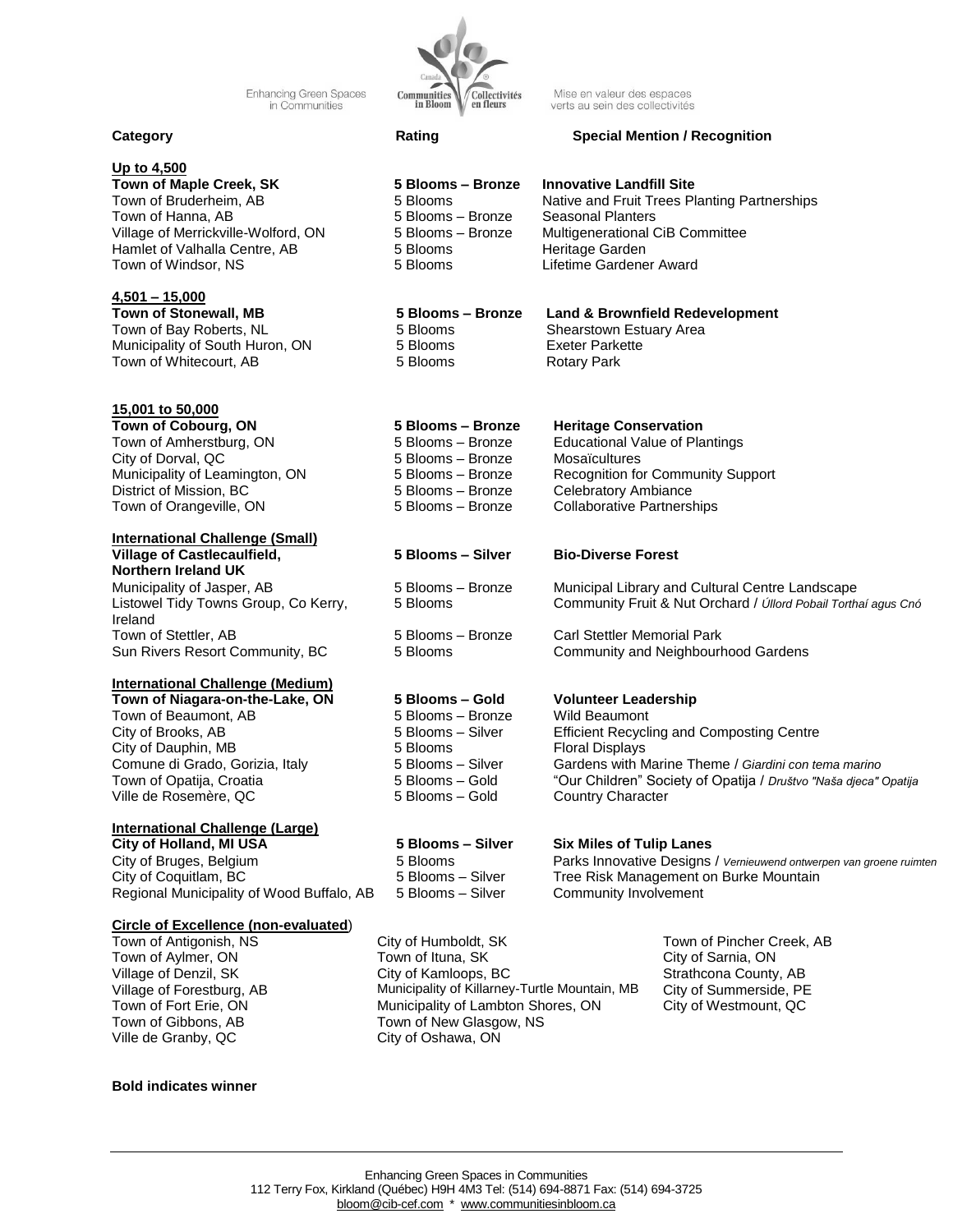Enhancing Green Spaces<br>in Communities



Mise en valeur des espaces<br>verts au sein des collectivités

| Category                                          | Rating                                 | <b>Special Mention / Recognition</b>                                                        |
|---------------------------------------------------|----------------------------------------|---------------------------------------------------------------------------------------------|
| <b>Class of Champions (Small)</b>                 |                                        |                                                                                             |
| <b>Community of Tignish, PE</b>                   | 5 Blooms - Gold                        | Youth Involvement at Tignish Elementary School                                              |
| Village of Ashcroft, BC                           | 5 Blooms - Bronze<br>5 Blooms - Bronze | Community Involvement                                                                       |
| Town of Kinistino, SK<br>Village of Pugwash, NS   | 5 Blooms - Silver                      | Restoration of Façade of Kinistino Theatre<br>2017 Pugwash, Our Community in Bloom Calendar |
|                                                   |                                        |                                                                                             |
| <b>Class of Champions (Medium)</b>                |                                        |                                                                                             |
| Town of Millet, AB                                | 5 Blooms - Silver                      | <b>Millet Museum</b>                                                                        |
| City of Castlegar, BC                             | 5 Blooms - Bronze                      | Doukhobor Discovery Centre                                                                  |
| City of Trail, BC                                 | 5 Blooms - Bronze                      | The Columbia Skywalk Bridge and its Parks                                                   |
| Town of Vermilion, AB                             | 5 Blooms - Bronze                      | <b>Community Bread Oven</b>                                                                 |
| <b>Class of Champions (Large)</b>                 |                                        |                                                                                             |
| City of Leduc, AB                                 | 5 Blooms - Silver                      | <b>Telford Lake Boardwalk</b>                                                               |
| City of Brandon, MB                               | 5 Blooms - Silver                      | <b>McDiarmid Park</b>                                                                       |
| Town of Essex, ON                                 | 5 Blooms - Silver                      | Bloomer and Petunia (Town Ambassadors)                                                      |
|                                                   |                                        |                                                                                             |
| Special Attractions - Evaluated (non-competitive) |                                        |                                                                                             |
| Assiniboine Park Conservancy, MB                  | 5 Blooms - Bronze                      | Volunteers and Unionized Working Together                                                   |
| International Peace Garden, MB                    | 5 Blooms                               | Canada 150 Maple Leaf Floral Display                                                        |
| Jardins de Métis / Reford Gardens, QC             | 5 Blooms - Gold                        | Estevan Lodge Restaurant-                                                                   |
|                                                   |                                        | Integrating Culinary Delights from the Gardens                                              |
| Ukrainian Cultural Heritage Village, AB           | 5 Blooms - Gold                        | Innovative and Informative Special Events                                                   |
|                                                   |                                        |                                                                                             |
| Canada - Evaluated (non-competitive)              |                                        |                                                                                             |
| City of Barrie, ON                                | 5 Leaves - Silver                      | Lampman Lane Park Makeover                                                                  |
| Municipality of Boissevain-Morton, MB             | 5 Leaves - Gold                        | Arts Park                                                                                   |
| City of Calgary, AB                               | 5 Leaves - Silver                      | Urban Forestry Plan                                                                         |
| Village of Champion, AB                           | 5 Leaves - Bronze                      | <b>Tree Nursery</b>                                                                         |
| City of Charlottetown, PE                         | 5 Leaves - Silver                      | Water Quality and Conservation Initiatives                                                  |
| Town of Coaldale, AB                              | 5 Leaves                               | Canada 150 Display                                                                          |
| City of Edmonton, AB                              | 5 Leaves - Silver                      | Community Medicine Wheel Garden                                                             |
| Town of Goderich, ON                              | 5 Leaves - Gold                        | Four Heritage Walks                                                                         |
| Town of Gravenhurst, ON                           | 5 Leaves - Bronze                      | Gravenhurst Community Improvement Plan                                                      |
| Town of Indian Head, SK                           | 5 Leaves - Bronze                      | <b>Grain Demonstration Project</b>                                                          |
| Town of Minto, ON                                 | 5 Leaves - Silver                      | Green Legacy Program                                                                        |
| Town of Montague, PE                              | 5 Leaves - Bronze                      | Montague's 100 <sup>th</sup> Anniversary & 100 days of Community Celebration!               |
| Town of Naicam, SK                                | 5 Leaves - Bronze                      | 15 for 150 project with 'Goat Getters' and Art 9/10 students                                |
| City of Stratford, ON                             | 5 Leaves - Gold                        | All of its Parks and Lush Gardens                                                           |
| Town of Sussex, NB                                | 5 Leaves - Gold                        | Co-op Community Garden                                                                      |
| City of Toronto, ON                               | 5 Leaves - Silver                      | The Ravine Strategy                                                                         |
| Town of Virden, MB                                | 4 Leaves                               | Virden Garden Tours                                                                         |
| Town of Yarmouth, NS                              | 5 Leaves - Bronze                      | Downtown Core Streetscape                                                                   |
| <b>Bold indicates winner</b>                      |                                        |                                                                                             |

## **Thank you to our Volunteer National Judges**

| Evelyn Alemanni           |
|---------------------------|
| Jim Baird                 |
| Berta Briggs              |
| Alain Cappelle            |
| Lucy Chang                |
| <b>Jack Clasen</b>        |
| <b>Richard Daigneault</b> |
|                           |

- Marylaine de Chantal Gaétan Deschênes Louise Dumouchel Susan Ellis Normand Fleury Lucie Gagné Larry Hall
- Annie Houle Bob Ivison Stephen Jewczyk Cliff Lacey Bob Lewis John Lohuis Lorna McIlroy

Mauro Paradisi Odette Sabourin-Dumais Bernadette Solon Colleen Stockford Roger Younker